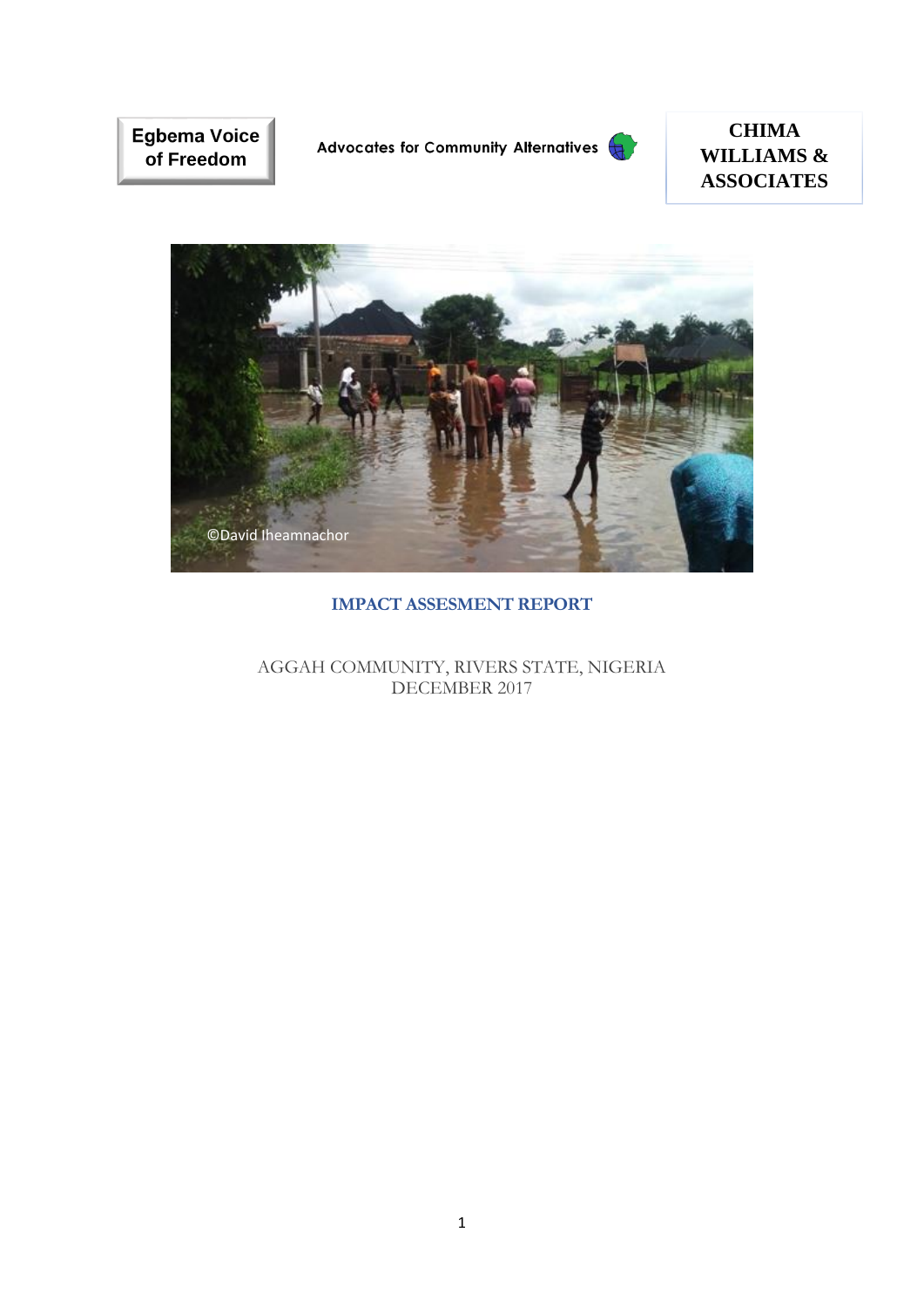### <span id="page-1-0"></span>**Summary of main findings**

As a result of the annual flooding in Aggah:

- 89.7% of households reported that they have had to relocate from their homes
- 90.8% of households described loss of agricultural products
- 100% of households described impacts to the water supply
- 39% of households reported destruction to schools
- 79% of households reported destruction to recreation centers
- 43% of households reported destruction to household buildings





- 55% of women who responded to the question on menstrual health reported severe problems
- 37% of women who responded to the question on childbirth reported severe problems
- 66.57% of respondents reported suffering severe physical injuries
- 67.06% of respondents reported suffering severe skin problems
- 60.66% of respondents reported suffering severe diarrhoea
- 62.85% of respondents reported suffering severe vomiting

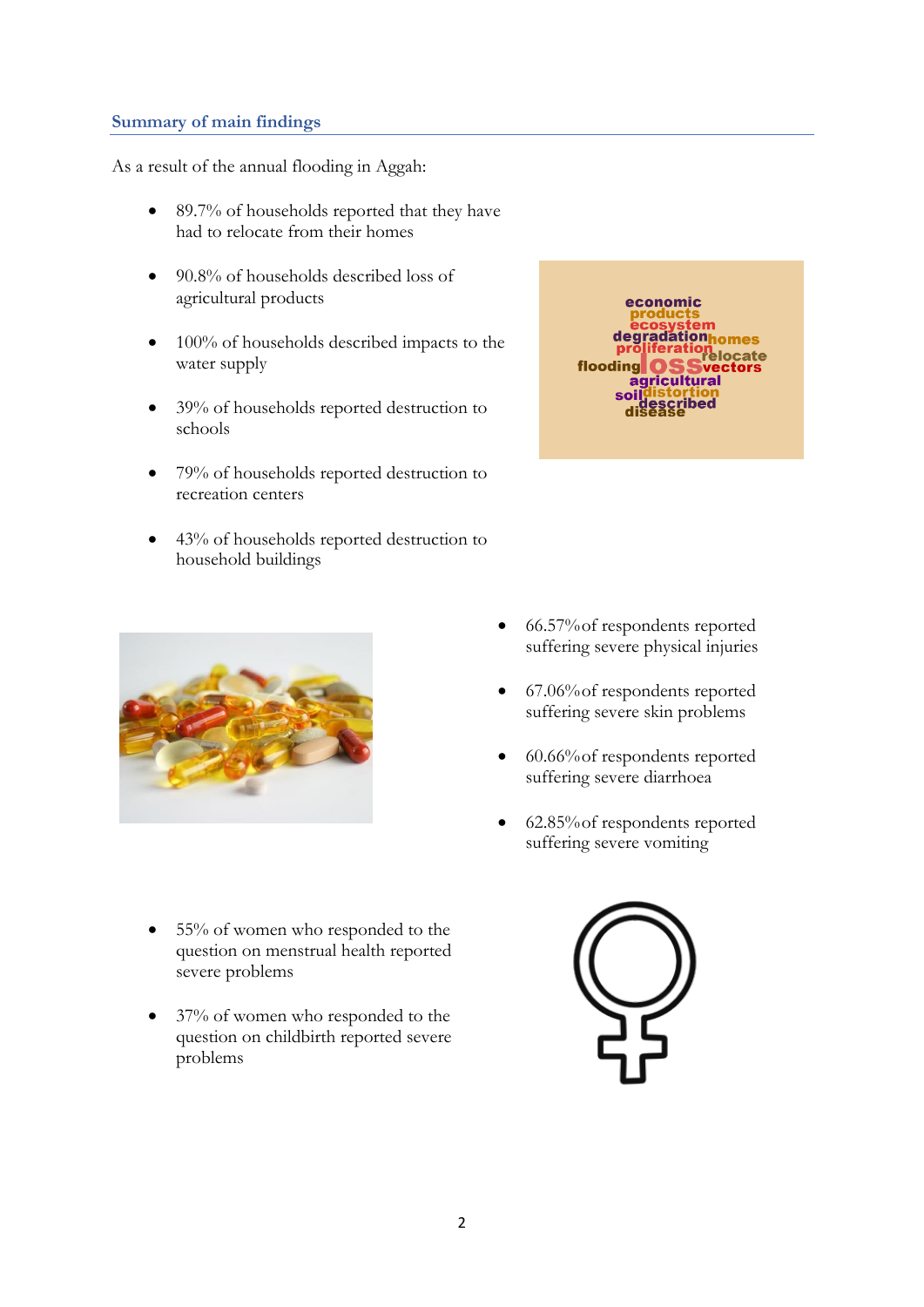## **Table of Contents**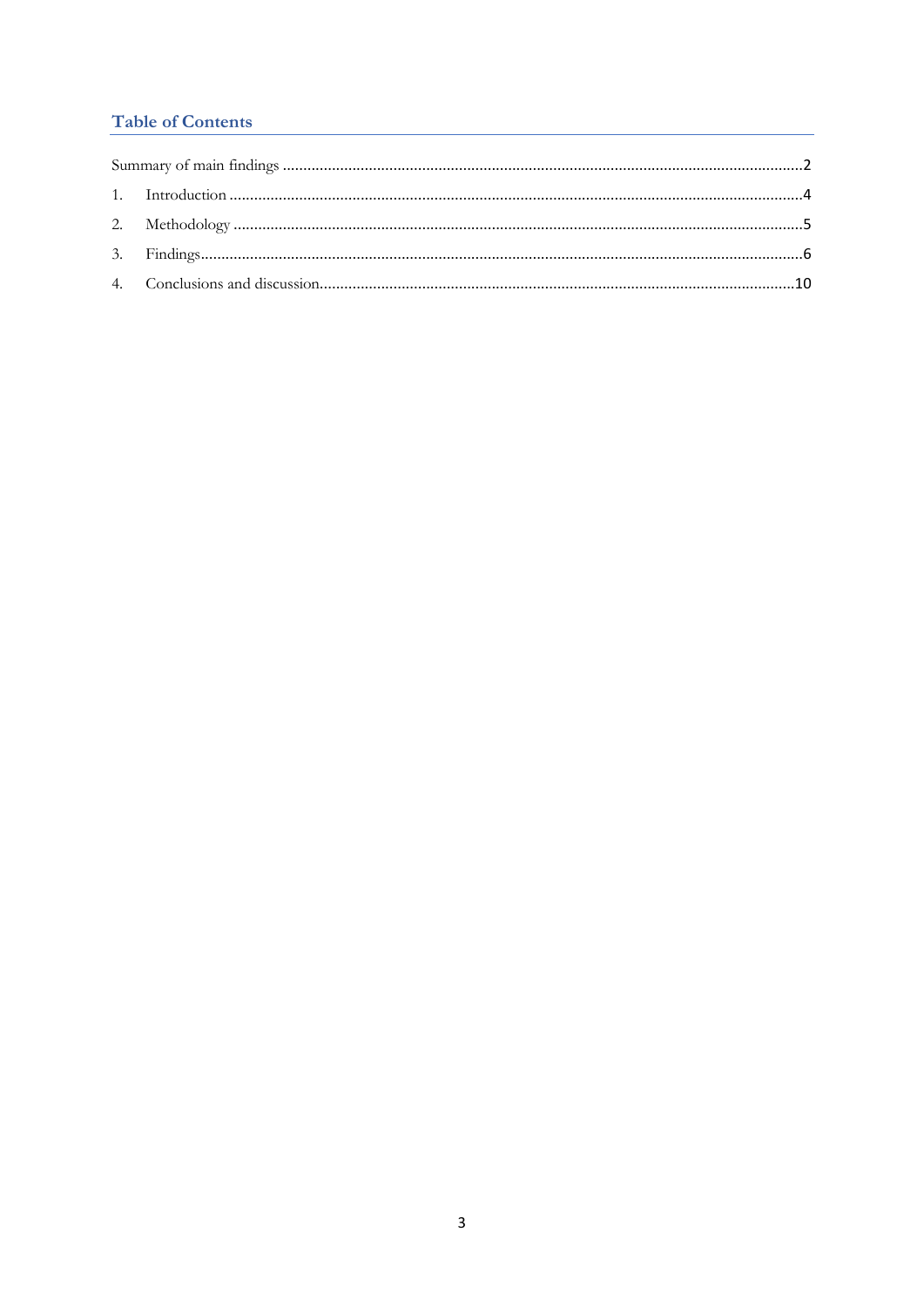#### <span id="page-3-0"></span>**1. Introduction**

## **Background**

Egbema Voice of Freedom (EVF) is an association of residents of Aggah Community in Rivers State, Nigeria, whose lives are negatively affected by annual floods caused by Eni's installations in their community. EVF, supported by its legal representatives Chima Williams & Associates (CWA), a public interest law firm, and Advocates for Community Alternatives (ACA), a nonprofit organization, has administered the impact assessment survey described in this report. The results of this survey are used in support of EVF's complaint to the Italian and Dutch National Contact Points for the OECD Guidelines.

The people of Aggah are of the Egbema ethnic nationality, whose land can be found in Ogba/ Egbema/Ndoni Local Government Area (LGA), located in the Western part of Rivers State, Nigeria. The people of Aggah depend largely on subsistence farming and fishing for their livelihoods.

Aggah is adjacent to and overlapping with the Mgbede oil field, which is operated by Nigerian Agip Oil Company Ltd. (NAOC), an indirect wholly-owned subsidiary of Eni S.p.A. In the early 1970s, NAOC created a 40,000 ft<sup>2</sup> earthen embankment at each of three locations to support wellheads, and constructed raised access roads to connect them. These constructions constitute a complete blockage to the natural streams that used to flow through the land where the locations were built, and no adequate drainage channel exists. As a result, the streams back up and flood large swathes of Aggah's farmlands and residential areas each year, typically during the rainy season, between the months of July and September. This flooding has recurred annually since the facilities were first built more than thirty years ago.

#### **Impact Assessment Objective**

The objective of this impact assessment is to ascertain the impressions of Aggah residents as to the impacts of Eni's installations on their lives and livelihoods. A total of 523 households (in total, 2,016 individuals) participated in the survey. The survey was carried out in Aggah in September and October 2017. The full, anonymized, raw data from the survey responses to relevant questions are included as Appendix B.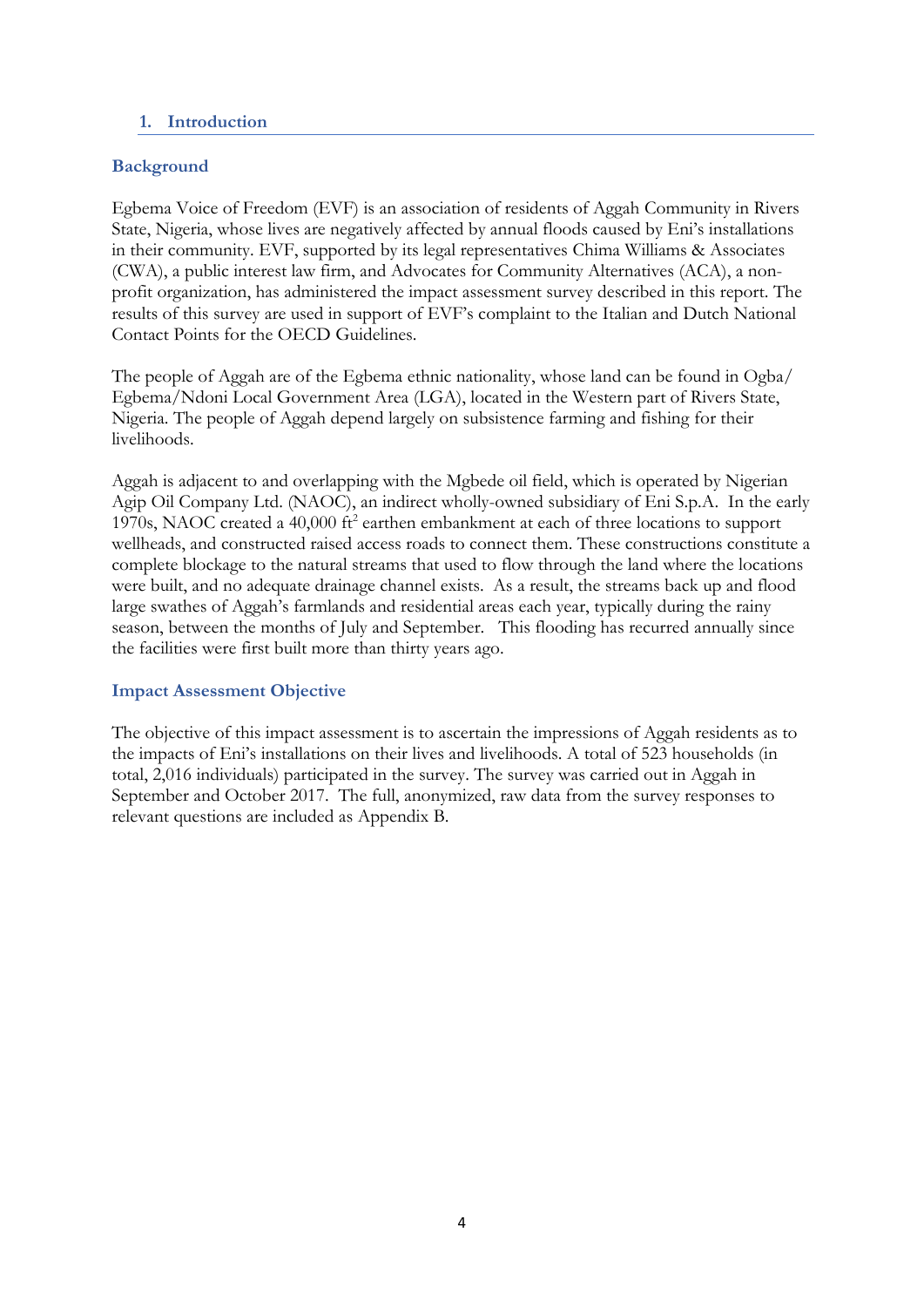### <span id="page-4-0"></span>2. **Methodology**

## **Data collection methods**

EVF, with the support of Advocates for Community Alternatives and the Initiative for Strategic Litigation in West Africa, developed a survey questionnaire to investigate the livelihoods, health, and economic impacts of the flooding on individuals and households in Aggah. A team of volunteers visited randomly chosen households in Aggah, under the supervision and guidance of EVF.

The volunteers collected livelihoods data at the household level. The survey administrators made this choice based on an assumption that the primary economic and livelihoods impacts would be felt at a household level, i.e. that loss of agricultural land or income from fishing would affect all members of a household.

By contrast, health data was collected for individuals rather than households. The survey administrators made this choice based on an assumption that different individuals' health would be affected differently; i.e. even if the flooding caused the proliferation of disease vectors, only some individuals would suffer from malaria, typhoid, skin problems, etc. as a result. This choice also resulted from a desire to discern the differential impact on women's health.

#### **Sampling and characteristics of respondents**

Survey administrators obtained responses on livelihoods impacts from 523 randomly sampled households in Aggah. From within the 523 households, data on health impacts were collected from 2016 individuals, of whom 1055 are female, 950 are male, and 11 did not specify their gender. Within each household, the survey administrators collected health data from a maximum of four individuals due to time and resource constraints.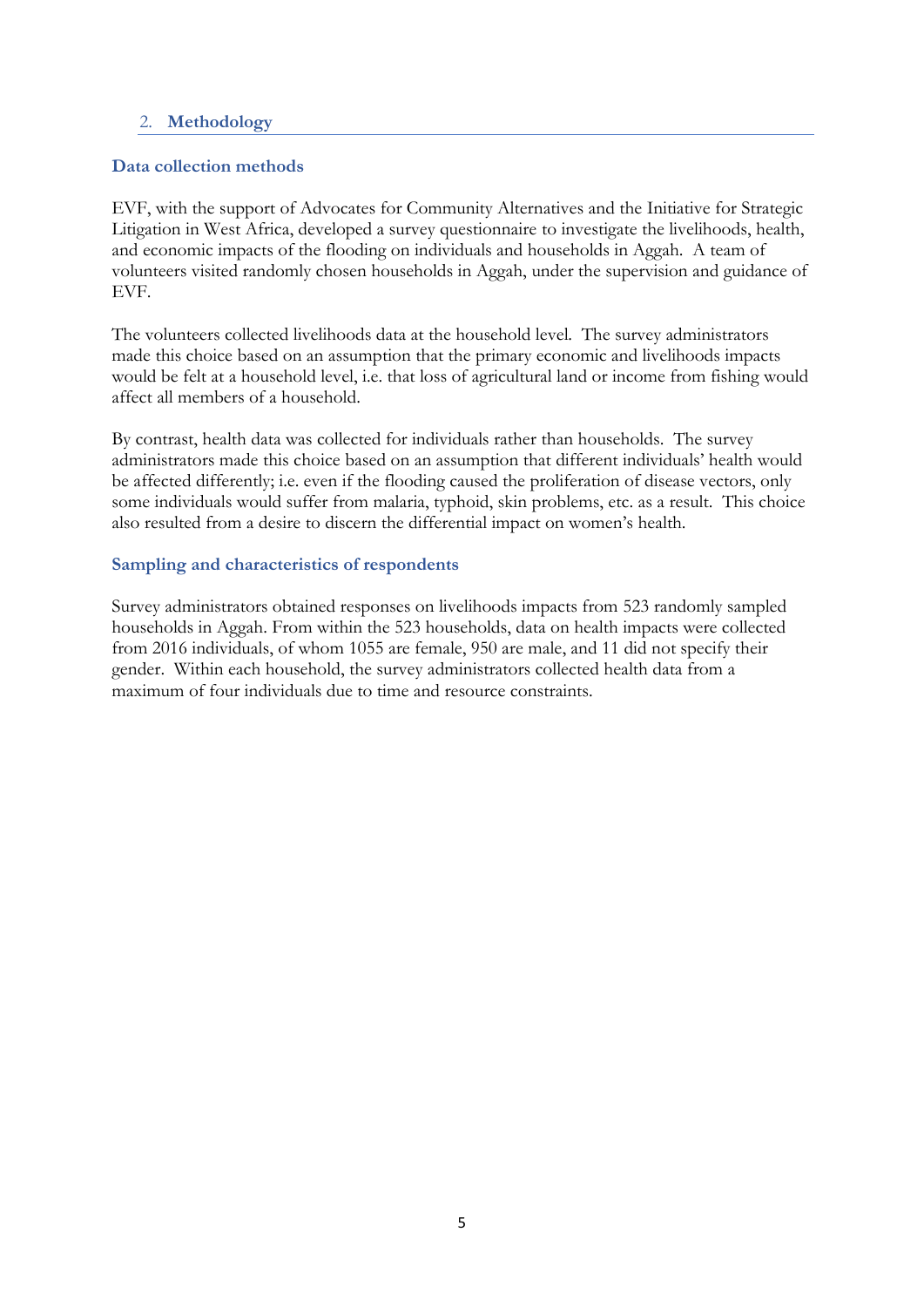## <span id="page-5-0"></span>**3. Findings**

## **Indicator 1: Impacts to livelihoods**

The survey included questions that assess the ways in which the flooding has affected households' economic well-being and access to the basic necessities of life.

The most commonly reported livelihoods impacts of the flooding were impacts to drinking water, relocation, loss of agricultural product and livestock, destruction of physical infrastructure, and economic loss. (See Chart 1 below.)



**Chart 1 – Livelihoods and economic impacts of flooding at Aggah**

100% of households reported adverse impacts on drinking water; specifically, the floods have damaged boreholes and wells, and contaminated streams that are used as natural water sources.

Over 90% of respondents reported that the floods reduce their harvests and, therefore, their agricultural income. As a result, crops that were once common in Aggah, including cassava, maize, yam, cucumber, melon, plantain, potato, bitter leaf, okra, corn, onion, groundnut, papaya, are less successful. Specifically, the flooding washes away nutrient-rich topsoil, reducing agricultural yields.

Almost 90% of survey respondents reported having to physically relocate as a result of the floods. The flood has destroyed both household buildings (43%) and community infrastructure, including schools (39%) and recreation centers (79%).

All respondents reported that flooding affects the prospects for fishing in Aggah. Specifically, the floodwaters damage fish ponds and disturb the river banks where fish breed; as a result, fishermen can spend a whole day fishing and return without catching anything. Many survey respondents suspect that fish have migrated out of the area because of the floods.

The floods have also caused 98% of households (all but ten responding households) to lose livestock such as goats, chickens, sheep, dogs, grasscutters (a type of local rodent reared for food), pigs, ducks and turkeys.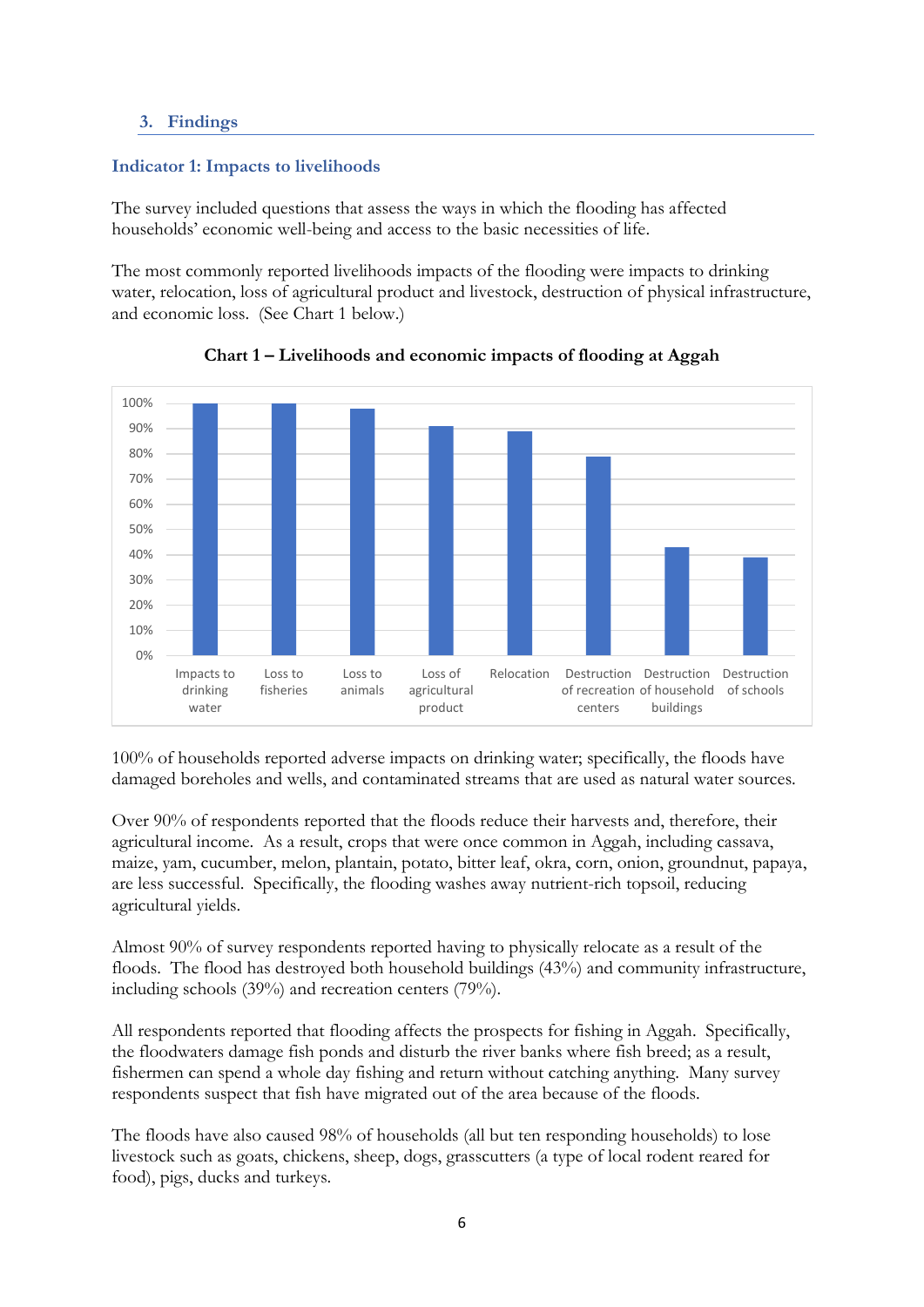#### **Indicator 2: Impacts to health**

The survey included questions that assess in detail the impacts of the flooding on the health of Aggah residents. Respondents were asked to report on the relative severity of selected health impacts and also to list and explain the most serious health impacts that they experience as a result of the floods.

In general, a majority of households reported a moderate to severe incidence of a wide range of disorders, which they attributed to the floods. (See Chart 2 below.)

Specifically:

- 66.6% of respondents reported severe physical injuries
- 49.8% of respondents reported severe eye problems
- 67.1% of respondents reported severe skin problems
- 60.7% of respondents reported severe diarrhoea
- 62.9% of respondents reported severe vomiting
- 57.9% of respondents reported severe stomach pains
- 40.2% of respondents reported severe bloating
- 35.2% of respondents reported severe breathing problems



#### **Chart 2 – Health impacts of flooding at Aggah**

In addition to these general categories of disorders, respondents reported a high incidence of malaria (1,767 responses), typhoid (1,535 responses), pneumonia (1,176 responses), eczema (595 responses), and cholera (554 responses). Other common responses included arthritis (264 responses), leech bites (98 responses), snake bites (50 responses), and waist pain (26 responses). These ailments result in increased medical bills for individuals (825 responses).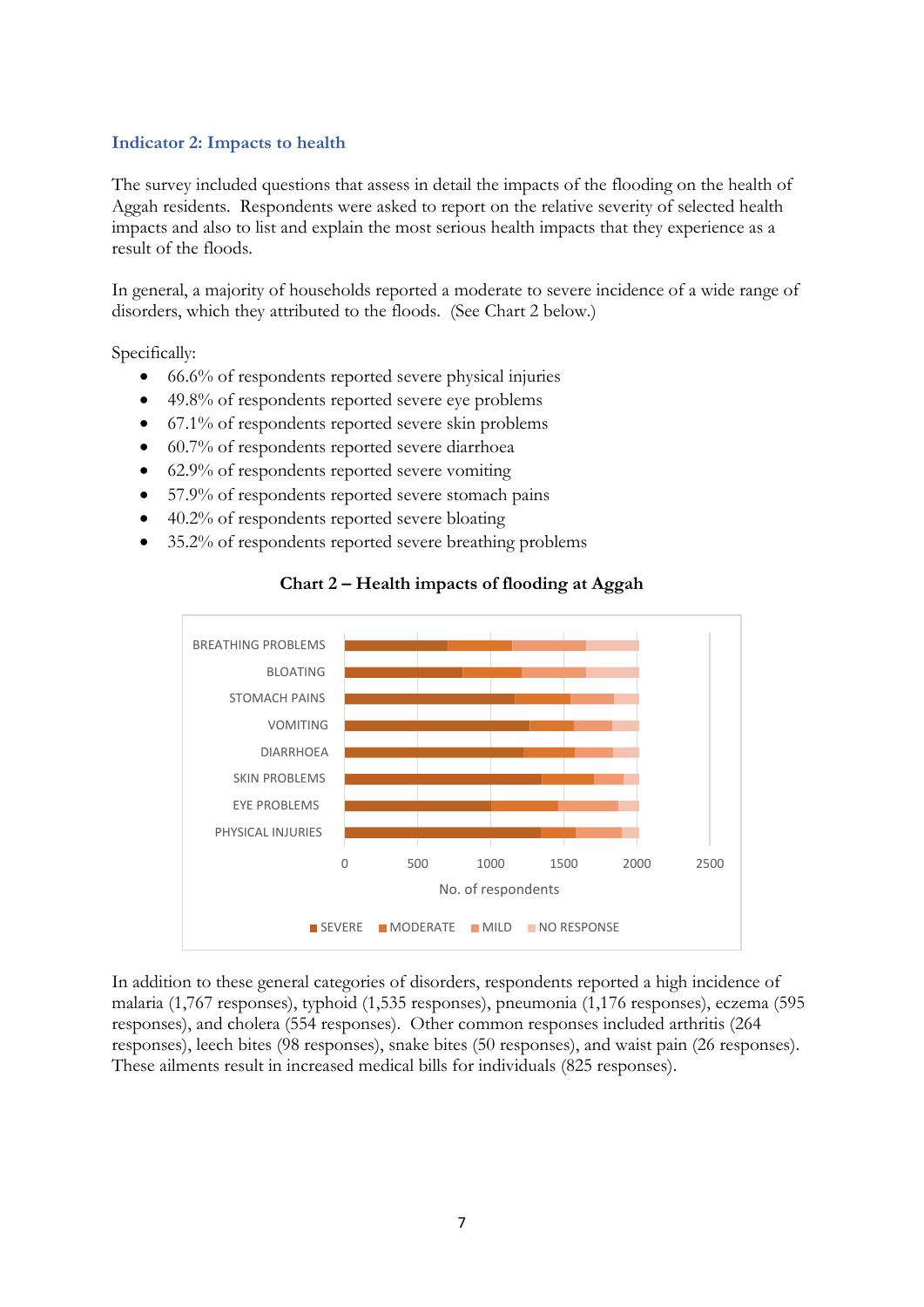## **Indicator 3: Impacts on women**

The survey included questions that specifically assess the impacts of the flooding on women's health and well-being.

35% of women who responded to the survey (366 individuals) reported suffering severe menstrual problems as a result of the flooding, and 11% (119 individuals) reported severe complications with childbirth. Some respondents specified that that they suffered from irregular menstrual cycles and miscarriages. (See Charts 3 and 4 and Table 1 below.)



**Chart 3 – Incidence of menstrual difficulties due to flooding at Aggah**

**Chart 4 – Difficulties with childbirth due to flooding at Aggah**

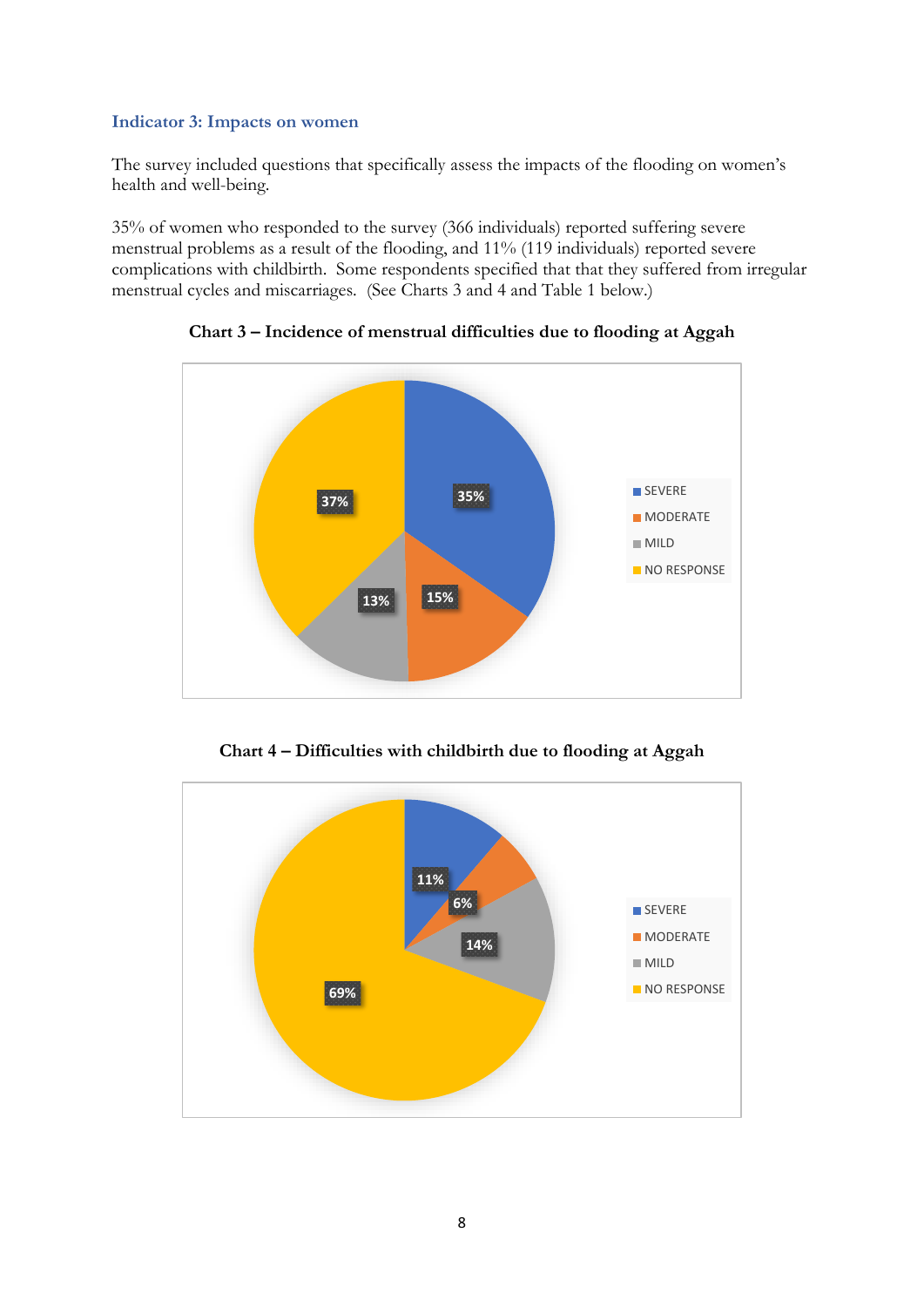|                    | <b>MENSTRUAL</b><br><b>PROBLEMS</b> | <b>DIFFICULTIES</b><br>WITH CHILDBIRTH |
|--------------------|-------------------------------------|----------------------------------------|
| <b>SEVERE</b>      | 366                                 | 119                                    |
| <b>MODERATE</b>    | 157                                 | 61                                     |
| <b>MILD</b>        | 138                                 | 143                                    |
| <b>NO RESPONSE</b> | 394                                 | 732                                    |
| <b>TOTAL</b>       |                                     |                                        |
| <b>RESPONDENTS</b> | 1055                                | 1055                                   |

**Table 1 – Summary statistics for women's health impacts due to flooding at Aggah**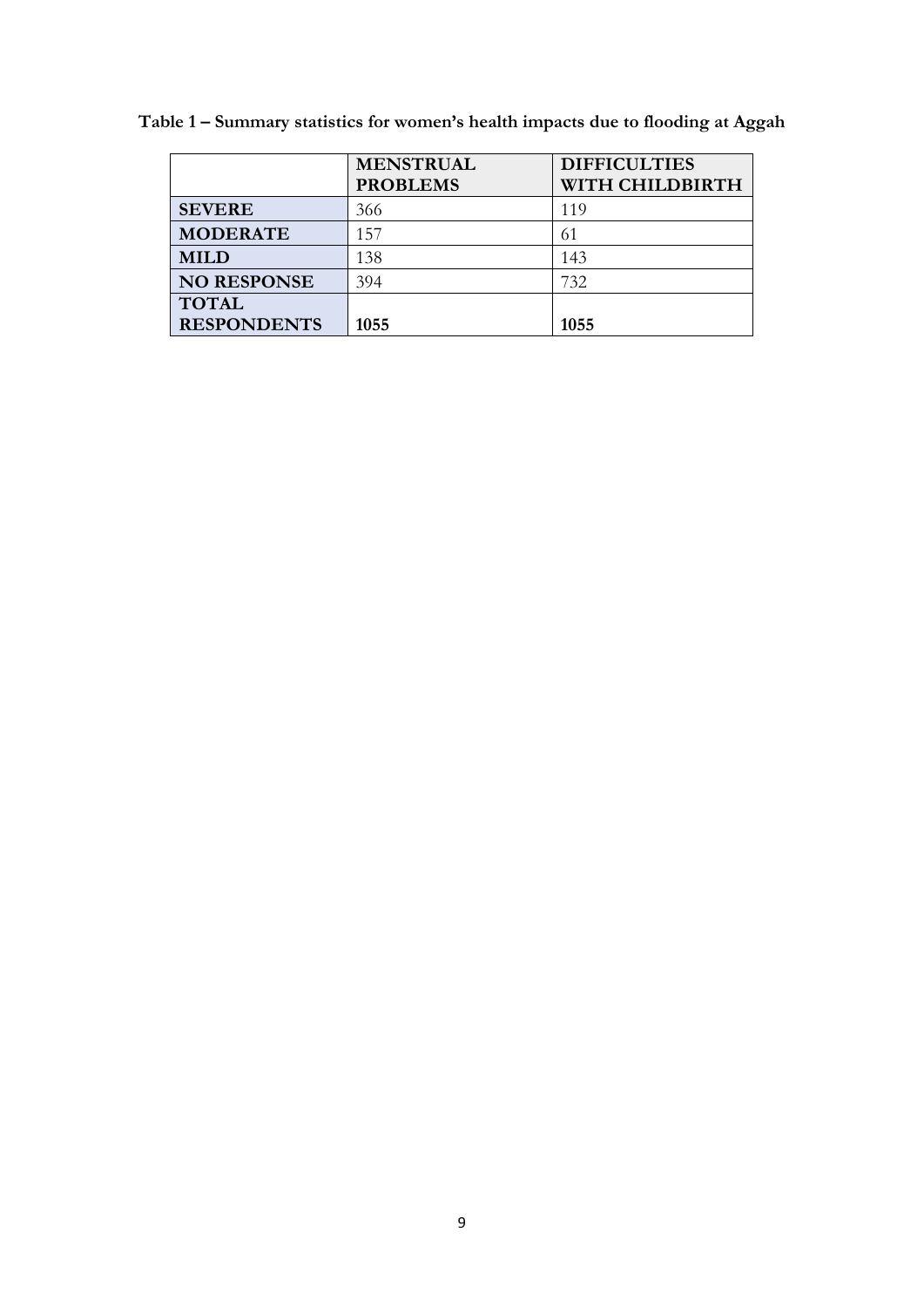#### <span id="page-9-0"></span>**4. Conclusions and discussion**

The data collected demonstrates that the impacts of decades of flooding on the people of Aggah are severe and widespread. The floods destroy property, damage residents' ability to provide for their basic necessities through fishing and agriculture, degrade health, and reduce household income. The health impacts affect all residents of Aggah, but women in particular suffer an additional burden due to the effects of the flooding on their reproductive health.

Some caution is needed in the interpretation of results, however, for the following reasons:

*Difficulties in determining causal linkages for some impacts.* While it is clear from the data that the residents of Aggah attribute their hardships in large measure to the annual flooding, the mechanism by which the flooding causes each individual hardship bears further interrogation. In some cases, the causal connection is hard to dispute – for example, respondents' reports that the months-long floods damage personal property, destroy fish ponds, and erode the fertile topsoil from farmlands.

Many of the health impacts, by contrast, are not as obvious. Some of those people who reported waist pain explained that it is caused by the strenuous nature of wading through floodwaters. Malaria is one of the most consistently reported complaints; some respondents also described a proliferation of mosquitoes due to the standing floodwaters, which may explain the connection. However, additional data on differential incidence of malaria between Aggah and similarly situated but non-flood-prone communities would help to more firmly establish a causal connection. As for the other commonly reported health impacts, some (typhoid, skin problems) may be connected to the persistence of contaminated, standing water in the community, while others (respiratory disorders, stomach pains, diarrhoea) may have to do with the presence of rotting organic material that fouls both the water and the air. As for the ímpacts to women's health, the survey administrators learned from individual conversations that women believe the floods make their lives physically and emotionally more strenuous and unpredictable, which leads to complications in menstruation and childbirth. Further research is necessary to firmly establish whether and the degree to which these phenomena are connected to the flooding.

*Lack of baseline data and subjectivity of responses.* Because the flooding has been ongoing for so many decades, there is no publicly available, pre-flooding baseline data with which to compare the results of the survey. Therefore, this impact assessment constitutes a stand-alone report representing the impressions and beliefs of the members of the Aggah community as to the impacts of the flooding.

*Lack of individualized data on livelihoods impacts*. Because the survey administrators collected livelihoods data at the household level, the results do not allow for the disaggregation of livelihoods impacts on women and children. The designers of the survey recognized that men, women, and children are often feel different economic impacts of events like floods but, because of time and resource limitations, chose to rest on an assumption that most impacts to economic well-being are felt at a household level.

Limited number of individuals in each household sampled for health data. Because of time and resource limitations, detailed health data was collected for at most four members of each household, whereas general data on livelihoods impacts was reported for entire households (many of which are larger than four individuals). Thus the population for which health data is reported is of a different size than the population for which livelihoods data is reported, and the incidence of